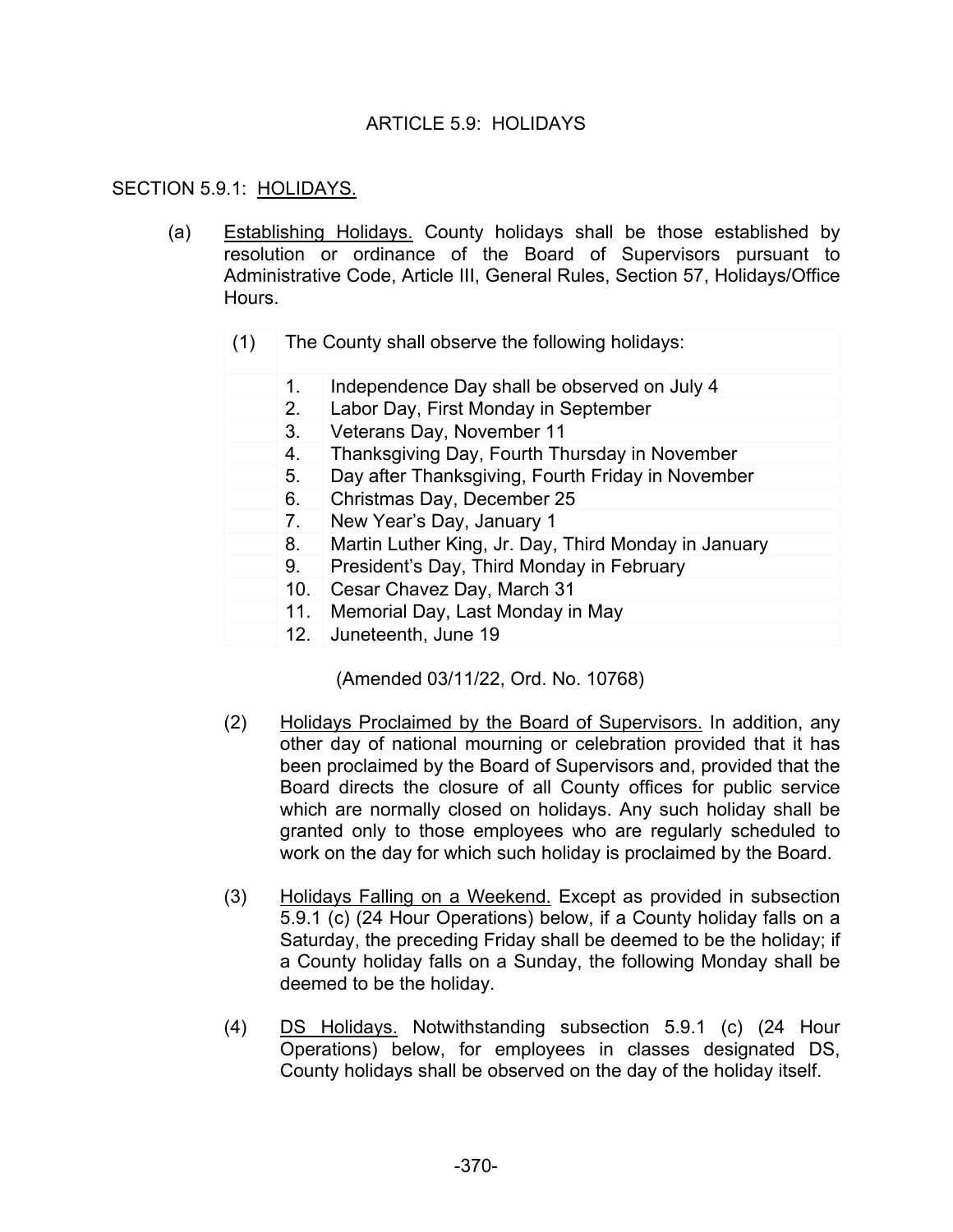- (b) Holiday Eligibility. Only regular employees paid at a biweekly rate are entitled to paid holidays. Employees who are on paid status the entire work day before as well as the entire work day after a holiday shall receive compensation for eight (8) hours of holiday time, which time is considered as hours worked unless otherwise provided in Section 1.6.2 (Overtime and FLSA/Non-FLSA Compensatory Time). Employees in classes designated DS and SM who work a 85 hour standard work period shall receive eight and one-half (8-1/2) hours of holiday time. Permanent part-time employees' compensated holiday time shall be equivalent to one-tenth (1/10) the number of regularly scheduled hours in the employee's biweekly pay period during which the holiday occurred. This provision shall not apply to floating holidays.
- (c) 24 Hour Operations. Employees regularly assigned to work shifts in 24 hour operations will not receive holiday compensation on the "Friday before" or the "Monday after" the Christmas Day or New Year's Day holidays when these holidays fall on a Saturday or Sunday. Instead the employees who are assigned to work shifts on December 25 and January 1 will receive holiday compensation pursuant to subsection 5.9.1(b), (Eligible Employees), above. For employees who do not work on December 25 and January 1 because these holidays fall on the employee's regularly scheduled day off, these employees shall be compensated pursuant to subsection 5.9.1(f) (Holiday Occurring on a Scheduled Day Off) below.

Eligible Classes: Classes designated AE, CE, CEM, CL, CM, CR, EM, FS, HS, MA, MM, PO, PR, PS, RN, SO, SS, SW or UM.

- (d) Holidays for Eligible County Employees Assigned to the Courts. The purpose of this provision is to achieve consistency in the scheduling of holidays for County employees assigned to work in the courts with those holidays observed by the courts and shall not be construed to provide greater or lesser compensation for, or number of holidays than that received by employees assigned to work in other County departments, each fiscal year.
	- (1) County employees assigned to the courts shall receive any holiday observed by the courts if that holiday is not observed by other County offices and departments.

Eligible Classes: Classes Designated DI or DM.

(2) County employees assigned to the courts shall not receive any holiday observed by County offices and departments which is not also observed by the courts.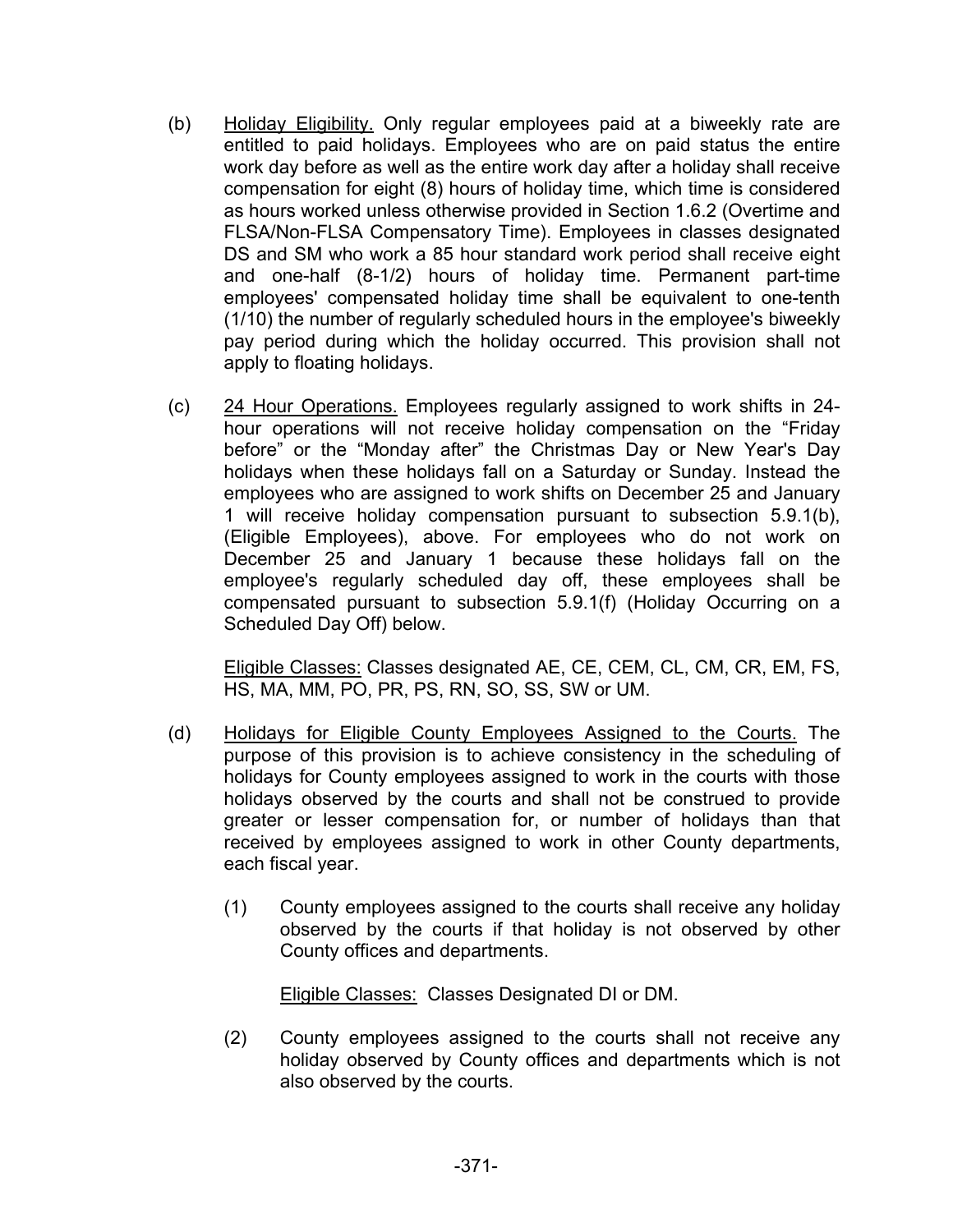Eligible Classes: Classes Designated DI, DM, PD or PM.

(3) County employees assigned to the courts shall receive any holiday observed by the courts if that holiday is not observed by other County offices and departments. In the event a holiday is observed by the Courts that is not also observed by the County, the appointing authority may require County employees to use paid or unpaid leave on the Court Holiday.

Eligible Classes: Classes Designated PD or PM.

- (e) Holiday Schedule for Probation Court Officers.
	- (1) Probation Department employees assigned as Adult Service Court Officers and to the Juvenile Court Unit shall receive those specific holidays observed by the courts even if these holidays are not observed by other County offices and departments; and
	- (2) Said employees shall not receive any holiday observed by County offices and departments which is not also observed by the courts; and
	- (3) In the event that the total number of holidays observed by the courts is less than the number of holidays observed by other County offices and departments, said employees shall receive a number of floating holidays which is equal to the difference.

Eligible Classes: Classes Designated PO.

(f) Holiday Occurring on a Regularly Scheduled Day Off. If a County holiday, except holidays occurring on a Saturday or Sunday, falls on an eligible employee's scheduled day off, the employee will earn compensatory time off equivalent to one tenth (1/10) the number of scheduled hours in that employee's normal biweekly pay period.

(Amended 08/01/08, Ord. No. 9946)

(g) Holiday Occurring During Employee's Vacation. When a County holiday falls within an eligible employee's vacation, there will be no charge against vacation credit for the holiday.

> (Amended 01/16/87, Ord. No. 7260) (Amended 01/08/93, Ord. No. 8195) (Amended 05/04/93, Ord. No. 8230) (Amended 06/11/93, Ord. No. 8248) (Amended 01/21/94, Ord. No. 8350)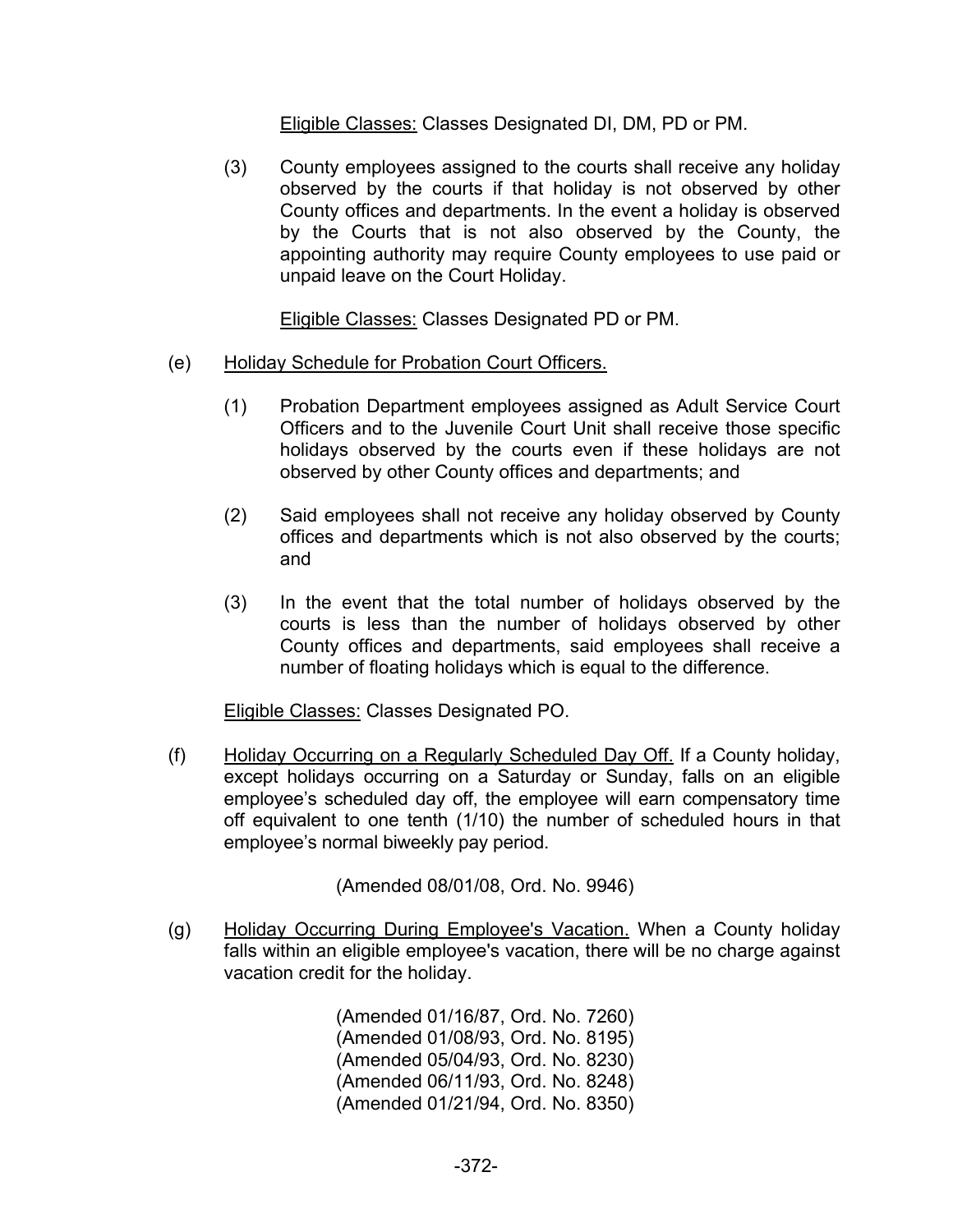(Amended 03/29/96, Ord. No. 8650) (Amended 09/27/96, Ord. No. 8720) (Amended 12/18/98, Ord. No. 8987) (Amended 06/23/06, Ord. No. 9783) (Amended 08/16/85, Ord. No. 7013) (Amended 01/16/87, Ord. No. 7260) (Amended 01/18/08, Ord. No. 9912) (Amended 06/27/14, Ord. No. 10326)

## SECTION 5.9.2: FLOATING HOLIDAY TIME.

- (a) Floating Holidays.
	- (1) In lieu of Admissions Day and the employee's Birthday Holiday, or Columbus Day, employees listed in the classes below who have paid service in payroll 02 shall be entitled to one-fifth (1/5) the employee's regularly biweekly scheduled hours, not to exceed sixteen (16) hours of floating holiday time. This time may be taken beginning in payroll 03 at a time agreeable to both employee and the appointing authority.
	- (2) Accrual Limit. An employee may accumulate a maximum balance of twenty-four (24) hours of floating holiday time. Any balance that exceeds twenty-four (24) hours will automatically be reduced to the twenty-four (24) hour maximum accrual limit.
	- (3) These holidays are not subject to terminal leave.

Eligible Classes: Classes designated AE, AS, AM, CC, CE, CEM, CL, CM, CR, CS, DA, EM, FS, HS, MA, MM, NA, NE, NM, NS, PD, PM, PO, PR, PS, RN, SO, SS, SW and UM.

- (b) Floating Holidays DI and DM.
	- (1) Columbus Day. Employees in eligible classes who are employed, and not on authorized or unauthorized leave without pay, on the national observance of Columbus Day, shall be entitled to onetenth (1/10) the number of regularly scheduled hours in the employee's normal biweekly pay period, not to exceed eight (8) hours of holiday time. This time is to be taken when mutually agreeable with the appointing authority, but must be used before the first day of the first biweekly pay period in the succeeding fiscal year. The national observance of Columbus Day shall not be considered a holiday for payroll purposes. Employees in classes designated DI or DM shall take this time in one increment on a day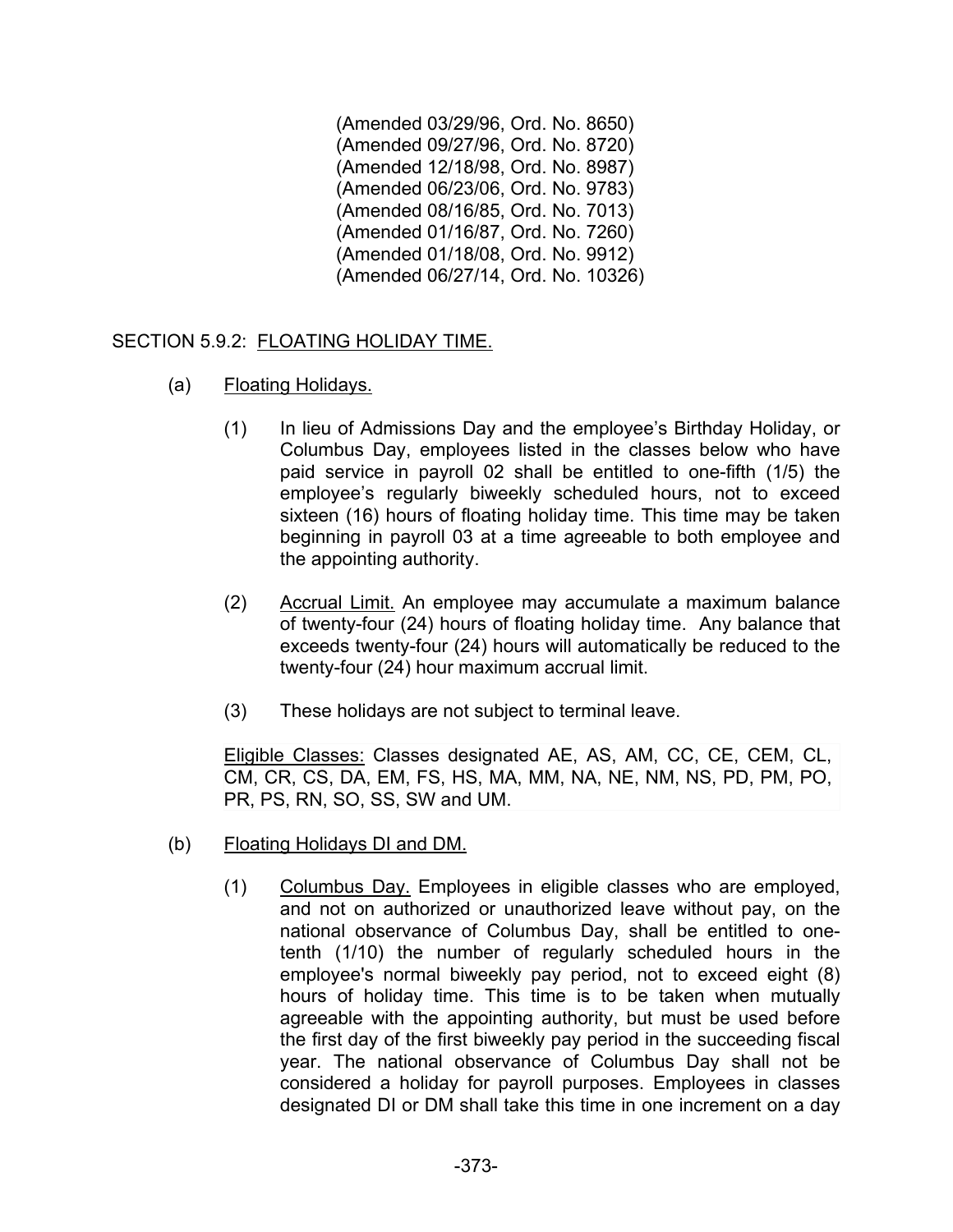agreeable to both the employee and the appointing authority.

- (2) Lincoln's Birthday. Employees in eligible classes who are employed, and not on authorized or unauthorized leave without pay, on the national observance of Lincoln's Birthday, shall be entitled to one-tenth (1/10) the number of regularly scheduled hours in the employee's normal biweekly pay period, not to exceed eight (8) hours of holiday time. This time is to be taken in one increment on a day agreeable to both the employee and the appointing authority. The national observance of Lincoln's Birthday shall not be considered a holiday for payroll purposes.
- (3) Accrual Limit. An employee may accumulate a maximum balance of twenty-four (24) hours of floating holiday time. Any balance that exceeds twenty-four (24) hours will automatically be reduced to the twenty-four (24) hour maximum accrual limit.

### (c) Floating Holidays - DS and SM.

- (1) In lieu of Admissions Day and the employee's Birthday Holiday, all employees who have paid service in payroll 01 shall be entitled to seventeen (17) hours of floating holiday time. This time may be taken beginning in payroll 02 at a time agreeable to both employee and the appointing authority.
- (2) Accrual Limit. An employee may accumulate a maximum balance of 25.5 hours of floating holiday time. Any balance that exceeds 25.5 hours will automatically be reduced to the 25.5 hour maximum accrual limit.
- (3) These holidays are not subject to terminal leave pay.

(Amended 01/17/86, Ord. No. 7071) (Amended 02/10/87, Ord. No. 7270) (Amended 12/18/87, Ord. No. 7418) (Amended 10/07/88, Ord. No. 7533) (Amended 06/11/93, Ord. No. 8248) (Amended 09/27/96, Ord. No. 8720) (Amended 12/18/98, Ord. No. 8987) (Amended 09/22/00, Ord. No. 9247) (Amended 12/04/01, Ord. No. 9405) (Amended 04/02/04, Ord. No. 9630) (Amended 09/30/05, Ord. No. 9734) (Amended 06/23/06, Ord. No. 9786) (Amended 09/27/06, Ord. No. 9801) (Amended 01/18/08, Ord. No. 9912)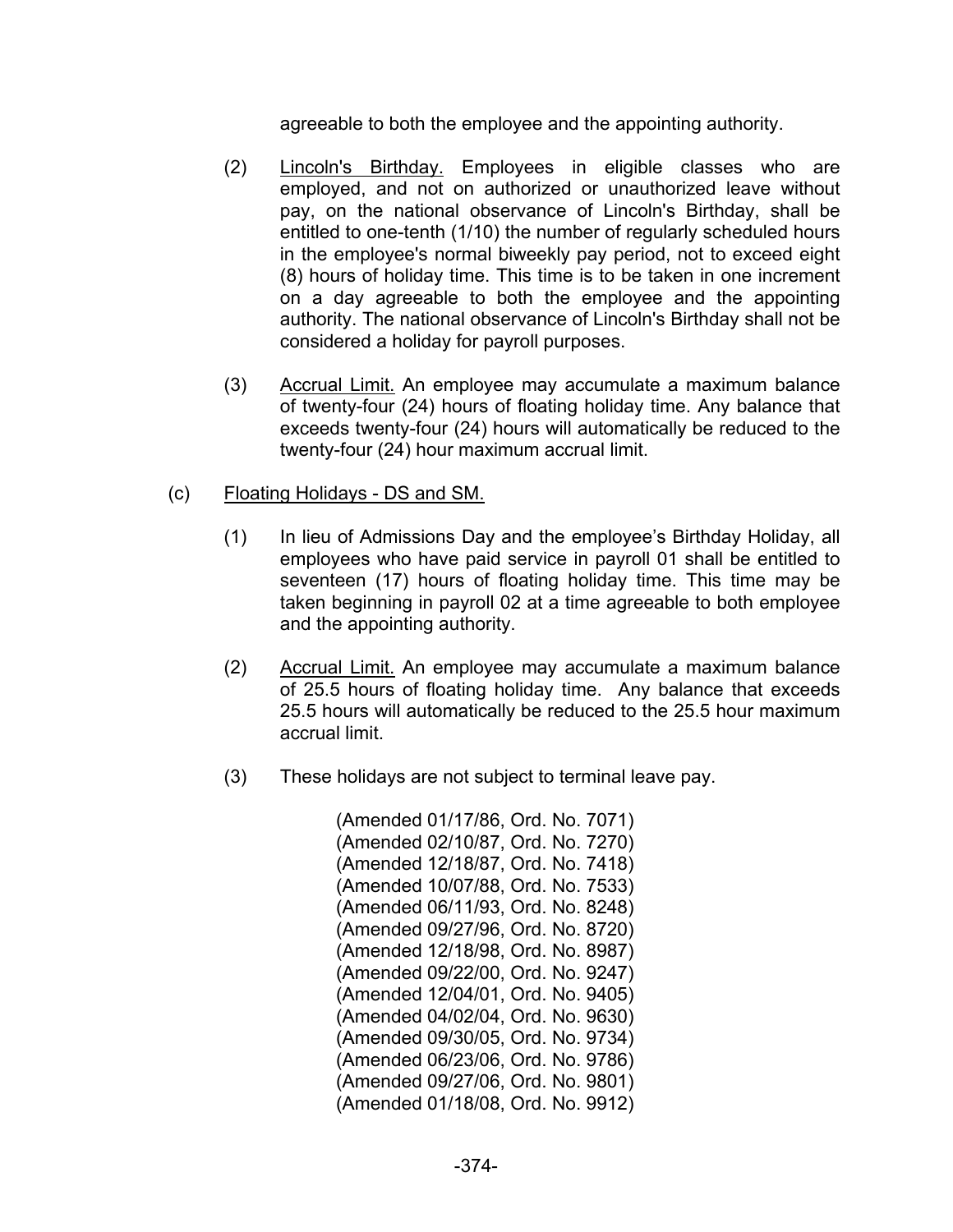(Amended 06/28/13, Ord. No. 10263)

# SECTION 5.9.3: SUPERIOR COURT HOLIDAYS.

(Repealed 10/31/03, Ord. No. 9605)